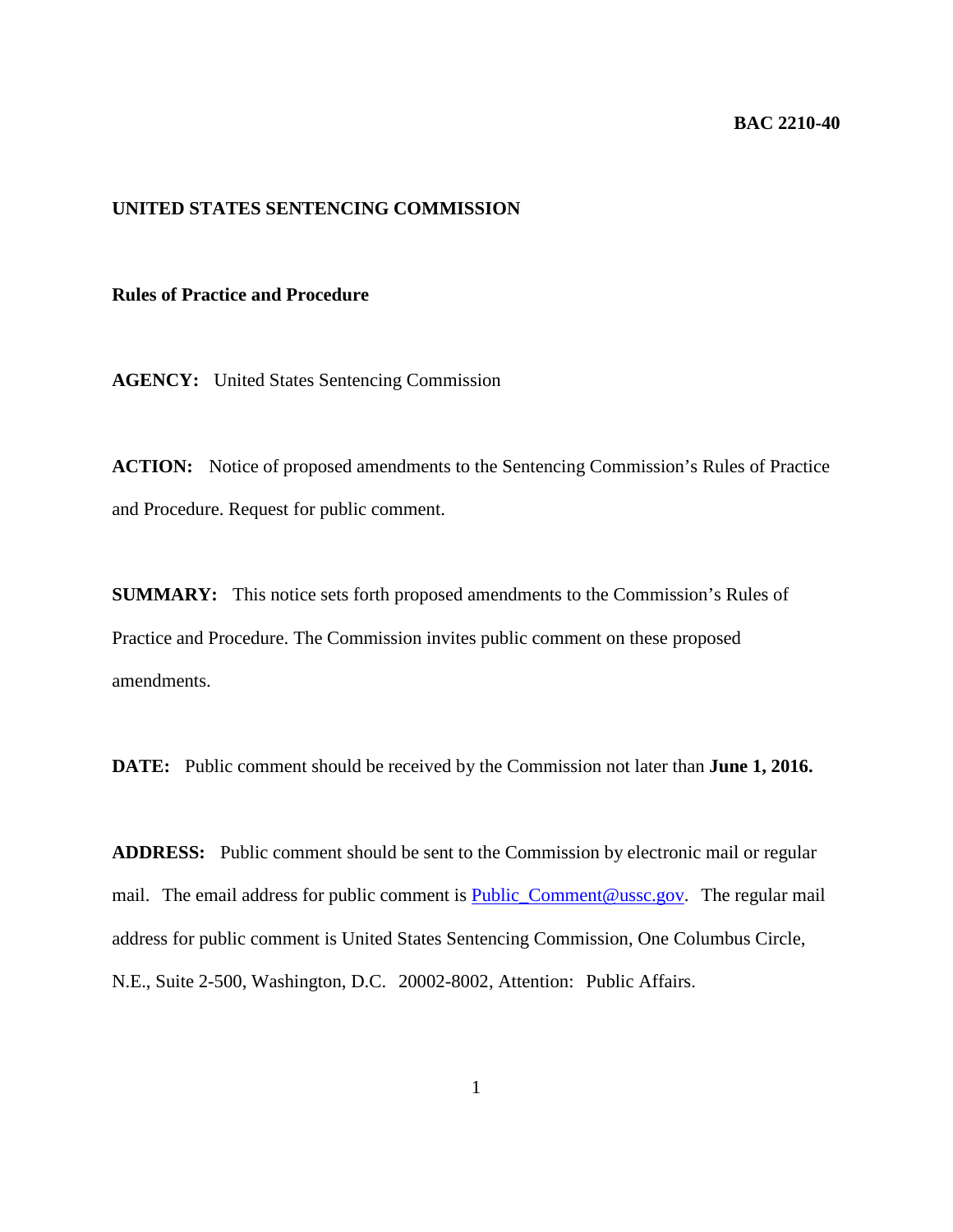**FOR FURTHER INFORMATION CONTACT:** Matt Osterrieder, Legislative Specialist, (202) 502-4500, [pubaffairs@ussc.gov.](mailto:pubaffairs@ussc.gov)

**SUPPLEMENTARY INFORMATION:** The United States Sentencing Commission is an independent agency in the judicial branch of the United States Government. The Commission promulgates sentencing guidelines and policy statements for federal courts pursuant to 28 U.S.C. § 994(a). The Commission also periodically reviews and revises previously promulgated guidelines pursuant to 28 U.S.C. § 994(o) and submits guideline amendments to the Congress not later than the first day of May each year pursuant to 28 U.S.C. § 994(p).

Section 995(a)(1) of title 28, United States Code, authorizes the Commission to establish general policies and promulgate rules and regulations as necessary for the Commission to carry out the purposes of the Sentencing Reform Act of 1984. The Commission originally adopted the Rules of Practice and Procedure in July 1997 and now proposes to make amendments to these rules. In accordance with Rule 1.2 of its Rules of Practice and Procedure, the Commission hereby invites the public to provide comment on the proposed amendments.

Bracketed text within a proposed amendment indicates a heightened interest on the Commission's part in comment and suggestions on whether the proposed provision is appropriate.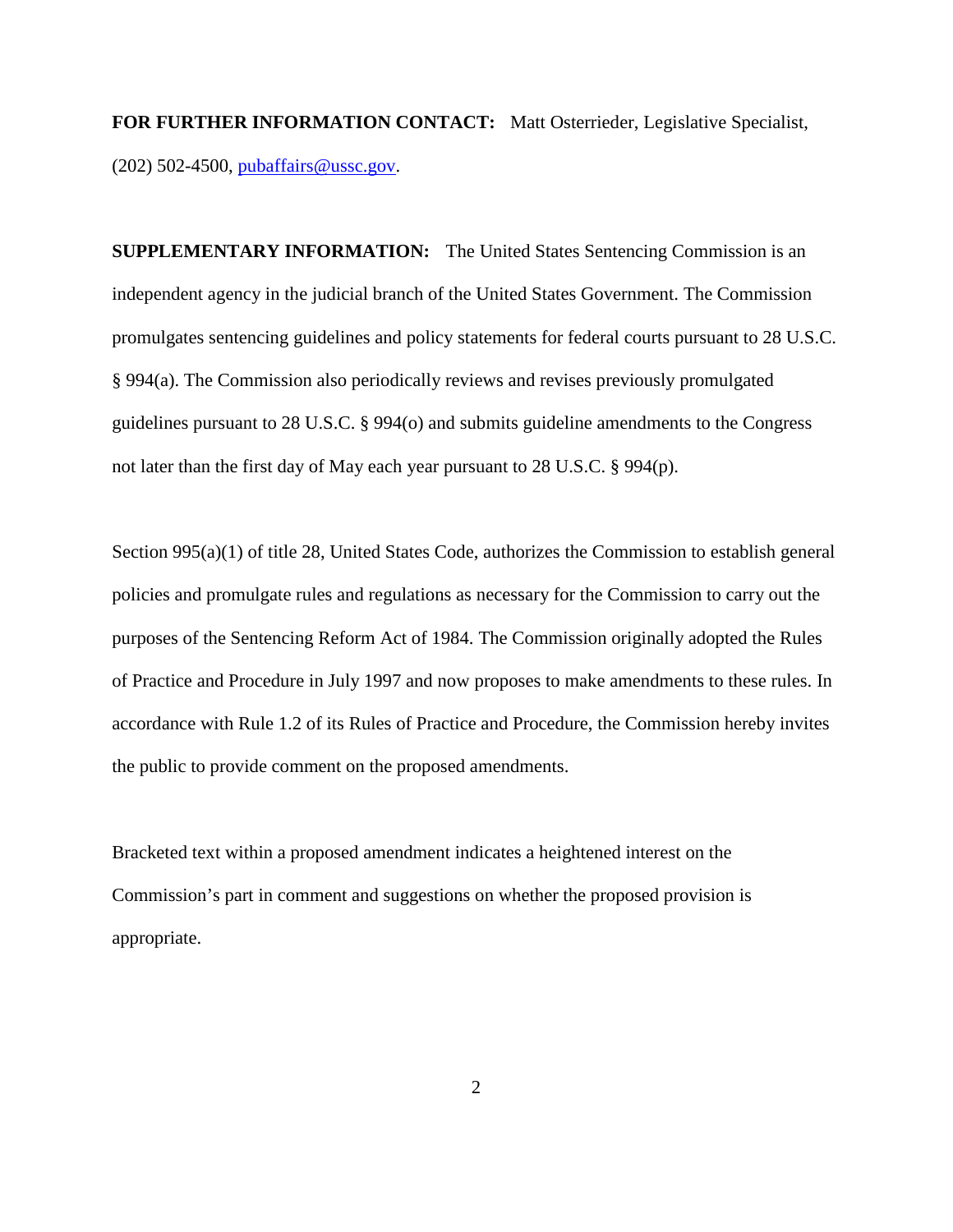**AUTHORITY:** 28 U.S.C. § 995(a)(1); USSC Rules of Practice and Procedure, Rule 1.2.

Patti B. Saris,

Chair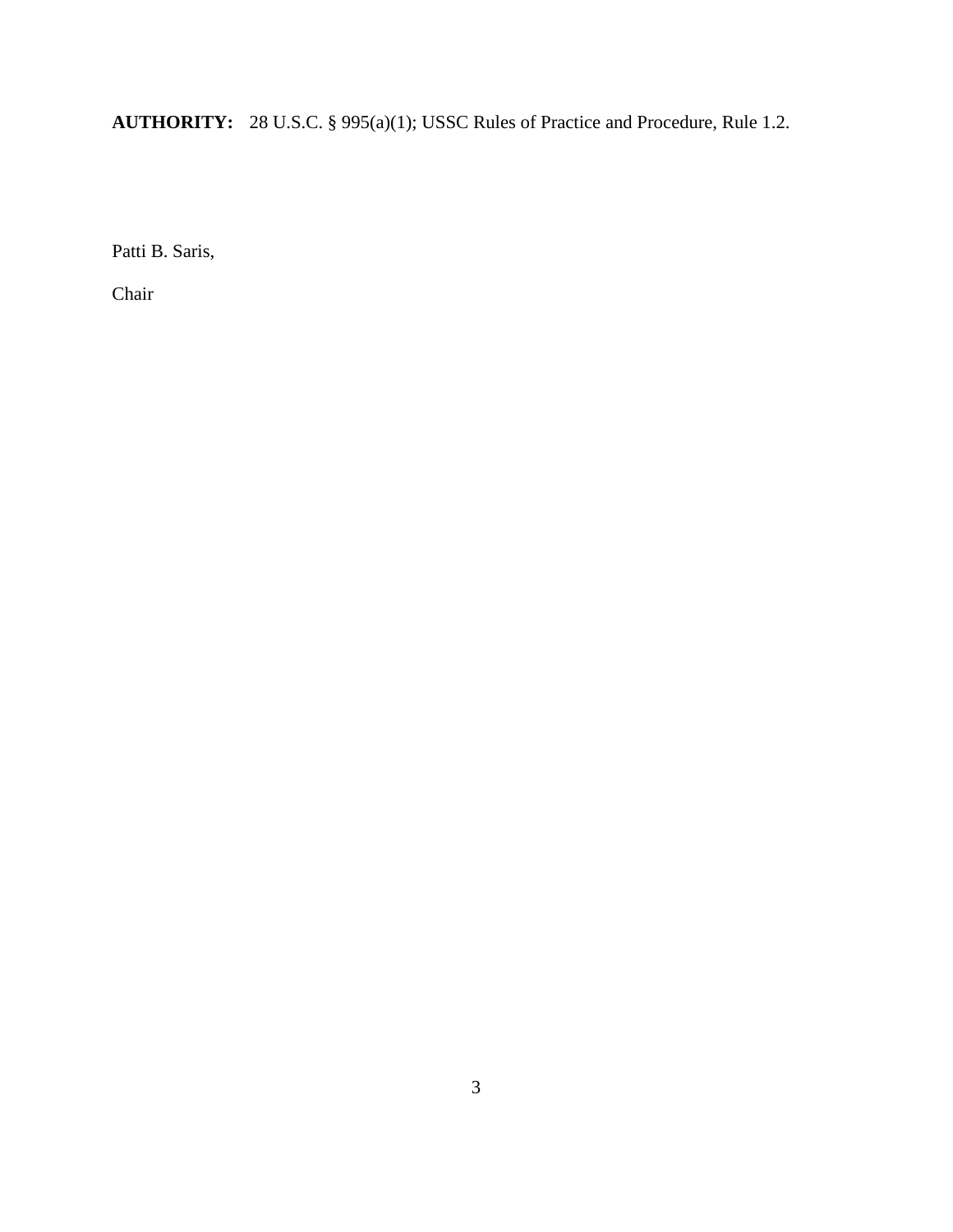#### **1. Rules of Practice and Procedure**

**Synopsis of Proposed Amendment:** This proposed amendment revises the Commission's Rules of Practice and Procedure. The rules were issued in 1997 "for the purpose of more fully informing interested persons of opportunities and procedures for becoming aware of and participating in the public business of the Commission." *See* Rule 1.1 of the Commission's Rules of Practice and Procedure. The Commission is conducting a review of its rules to determine whether any updates or revisions are appropriate, such as to reflect current technologies, take into account practices of other rulemaking agencies and recommendations of the Administrative Conference of the United States ("ACUS"), and better promote the purpose of the rules. The Commission is publishing this proposed amendment to inform that review.

#### **A. Actions and Meetings**

This part of the proposed amendment amends Rules 2.2 and 3.3 to clarify and enumerate the types of Commission actions that are taken in public meetings, the types of actions that may be taken in nonpublic meetings or without a meeting, and the types of discussions with outside parties that may be held in nonpublic meetings. *Cf.* ACUS Recommendation 2014-2, "Government in the Sunshine Act" (adopted June 5, 2014) at ¶ 6.

Rule 2.2 identifies certain types of actions that must be taken in a public meeting and a number of other types of actions, described as "miscellaneous matters," as actions that may be taken without a meeting. Many other types of Commission actions are not specifically enumerated.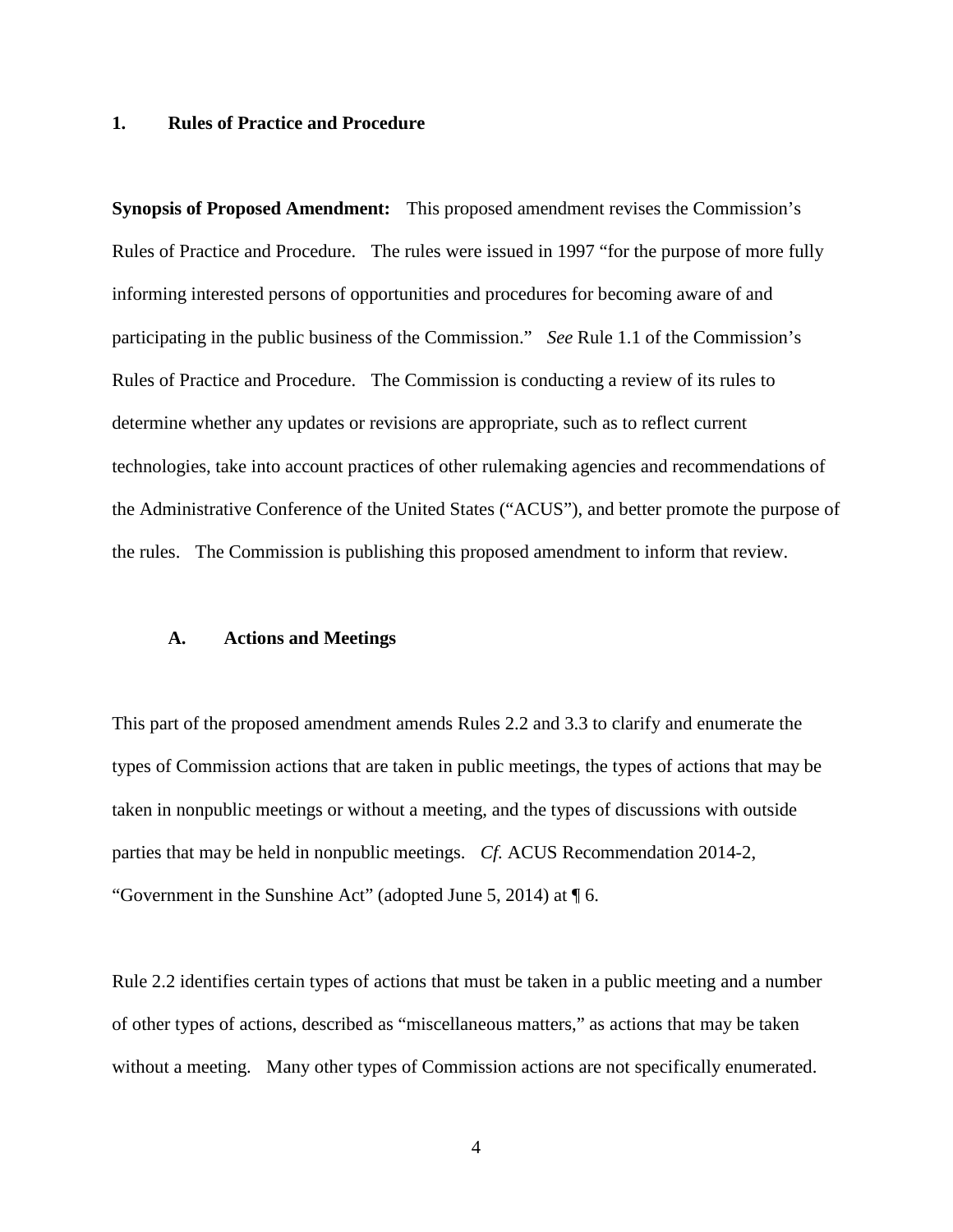The proposed amendment revises Rule 2.2 to clarify and enumerate the actions that must be taken in public meetings and the actions that may be taken in nonpublic meetings or without a meeting. Specifically, votes on final priorities and votes to approve or revise the minutes of public meetings must be taken at public meetings, and a number of other actions may be taken at nonpublic meetings or without a meeting. It also clarifies that the actions authorized to be taken in nonpublic meetings or without a meeting are not precluded from being taken in public meetings.

Rule 3.3 identifies the purposes for holding nonpublic meetings: to transact certain types of Commission business, to hold discussions with Commission staff, and to discuss with outside parties certain types of sensitive information. The proposed amendment revises Rule 3.3 to clarify and enumerate the purposes for holding nonpublic meetings. As revised, Rule 3.3 identifies five purposes for holding nonpublic meetings and provides more clarity and specificity about these different purposes. To summarize, they include: (1) to take action on other matters pursuant to Rule 2.2; (2) to hold discussions with Commission staff and ex officio staff; (3) to hold discussions with advisory groups, with persons within the judiciary, or with persons in the executive or legislative branches; (4) to discuss sensitive information with outside parties (with a number of examples); and (5) to hold discussions with outside experts, such as in a roundtable or symposium, on matters unrelated to the merits of any pending proposed amendment.

For nonpublic meetings covered by purpose (5), it adds that such meetings may be held under "Chatham House Rule" and may include outside observers.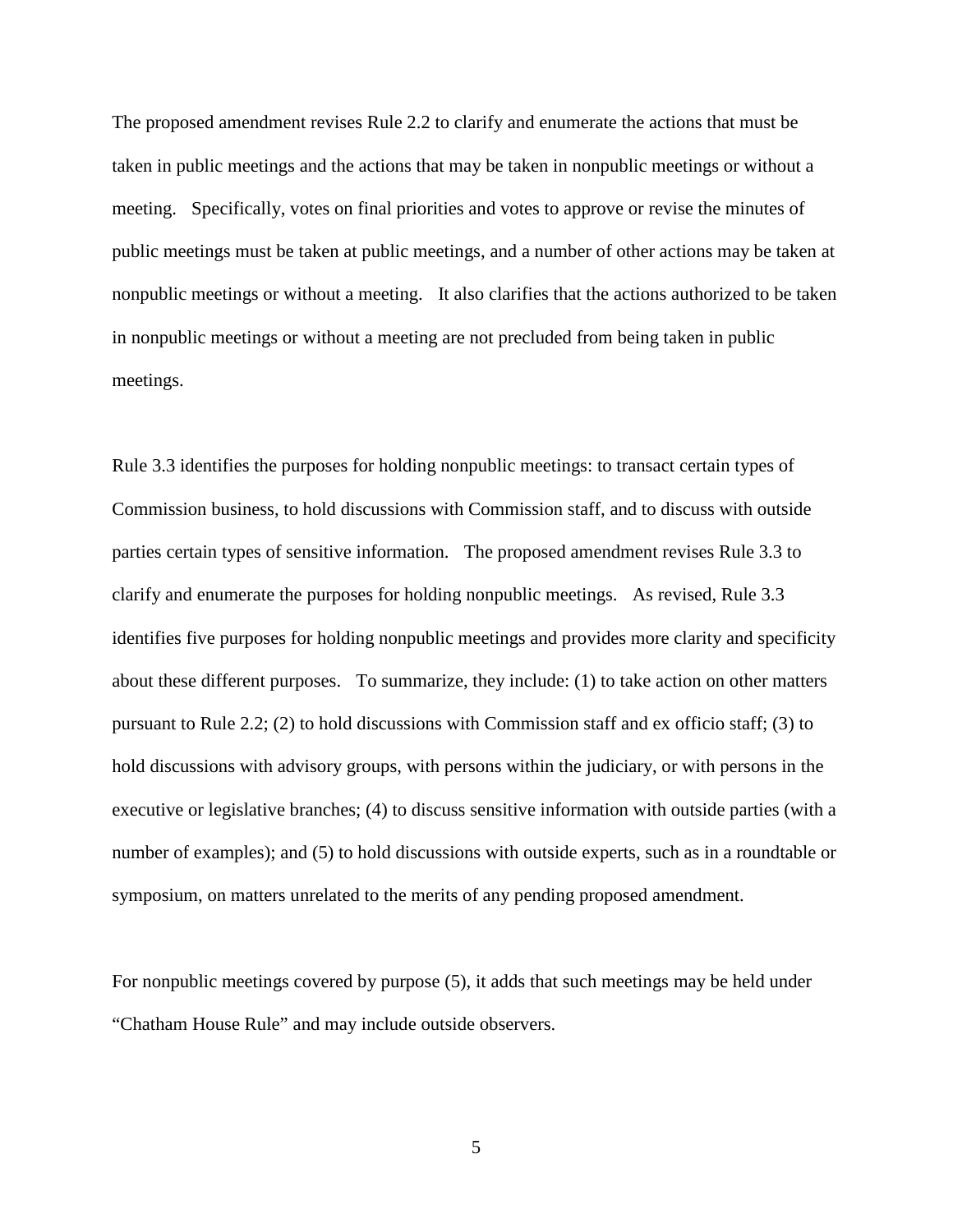Finally, it amends Rule 6.2 to delete language requiring the Office of Legislative and Public Affairs to maintain certain information about nonpublic meetings.

### **B. Public Meetings and Hearings**

This part of the proposed amendment amends Rules 3.2 and 3.5 to provide more information to the public about public meetings and hearings. *Cf.* ACUS Recommendation 2014-2, "Government in the Sunshine Act" (adopted June 5, 2014).

Rule 3.2 currently provides that notice of a public meeting shall be issued at least seven days prior to the date of the meeting and, where practicable, shall include an agenda and any documents approved for public release. The proposed amendment specifies that any documents approved for public release shall be posted to the website and made available by other means, "as soon as practicable" — if not before the meeting, then at the start of the meeting or in a timely manner afterward.

Rule 3.5 provides for the Commission to "tape record" public meetings and maintain a written transcription of public hearings. The proposed amendment specifies that the Commission may provide a live webcast or audiocast of its public meetings and public hearings and make the recordings available through the website.

## **C. Decisions on Retroactivity**

6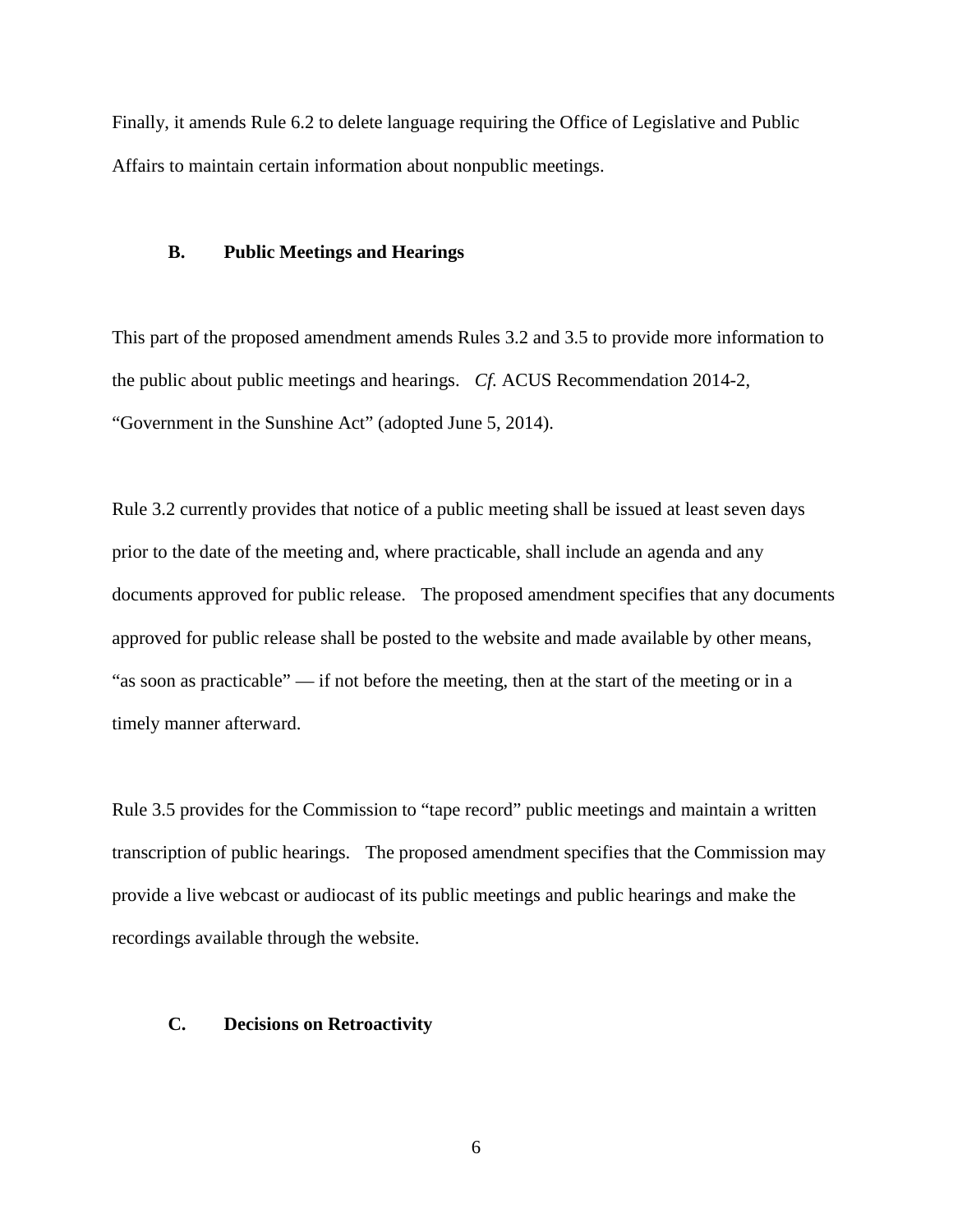This part of the proposed amendment makes substantive and clerical changes to the rules on considering retroactivity. First, as a clerical change, it moves the provision on retroactivity from the end of Rule 4.1 to a new Rule 4.1A. Second, it changes the provision on retroactivity to state that when the Commission wishes to consider whether to make an amendment available for retroactive application, it shall publish a request for comment, make a retroactivity impact analysis available to the public, hold a public hearing, and then vote on whether to make the amendment retroactive at a public meeting at least 60 days before the effective date of the amendment.

### **D. Public Comment and Priorities**

This part of the proposed amendment addresses issues relating to public comment on amendments, as well as the Commission's consideration of priorities.

First, Rule 4.3 addresses the public comment process for amendments to the Guidelines Manual. The proposed amendment makes two additions to Rule 4.3. The first addition provides that the Commission may divide a public comment period into an original comment phase and a reply comment phase. *Cf.* ACUS Recommendation 2011-2, "Rulemaking Comments" (adopted June 16, 2011). The second addition addresses how, if at all, the Commission considers public comment that arrives late and reply comment on issues not raised during the original comment phase, and states that such late or non-responsive comment may not be considered. *Cf.* ACUS Recommendation 2011-2, "Rulemaking Comments" (adopted June 16, 2011).

7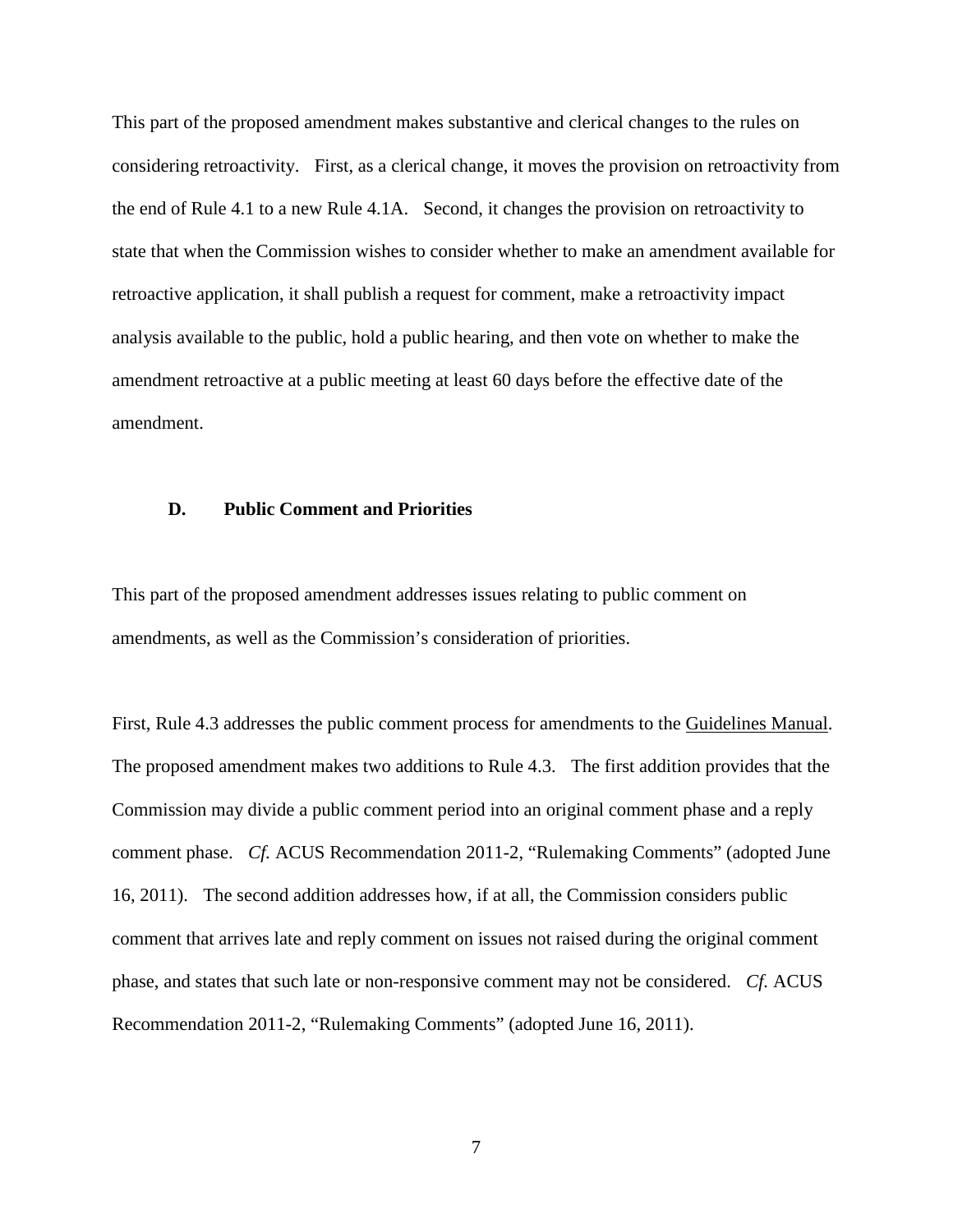Second, Rule 5.1 identifies the Office of Legislative and Public Affairs as the repository for the Commission's public comment and public hearing testimony. The proposed amendment adds a sentence to Rule 5.1 to provide that the public comment and public hearing testimony shall be made available to the public "through the Commission's website" and that this shall occur "as soon as practicable after the close of the comment period." *Cf.* ACUS Recommendation 2011- 2, "Rulemaking Comments" (adopted June 16, 2011). The proposed amendment also clarifies that, where appropriate, the Commission may decline to make available public comment that is duplicative and may redact sensitive information from public comment.

Finally, the proposed amendment makes several additions to Rule 5.2 to set forth certain matters to be considered by the Commission in setting its priorities. It also establishes a new Rule 5.6 to address petitions filed by defendants under 28 U.S.C. § 994(s). *Cf.* ACUS Recommendation 2014-6, "Petitions for Rulemaking" (adopted December 5, 2014).

The first addition relates to the Commission's responsibility under 28 U.S.C. § 994(g) to consider the impact on available penal and correctional resources. Currently, Rule 4.2 requires the Commission to consider prison impact before it promulgates an amendment. The proposal would revise Rule 5.2 to include a similar requirement that the Commission consider prison impact in setting its priorities. Relatedly, the proposal would state that, in setting its priorities, the Commission shall also consider, among other factors, the number of defendants potentially involved and the magnitude of the potential impact.

The second addition to Rule 5.2 is a set of factors to be considered by the Commission in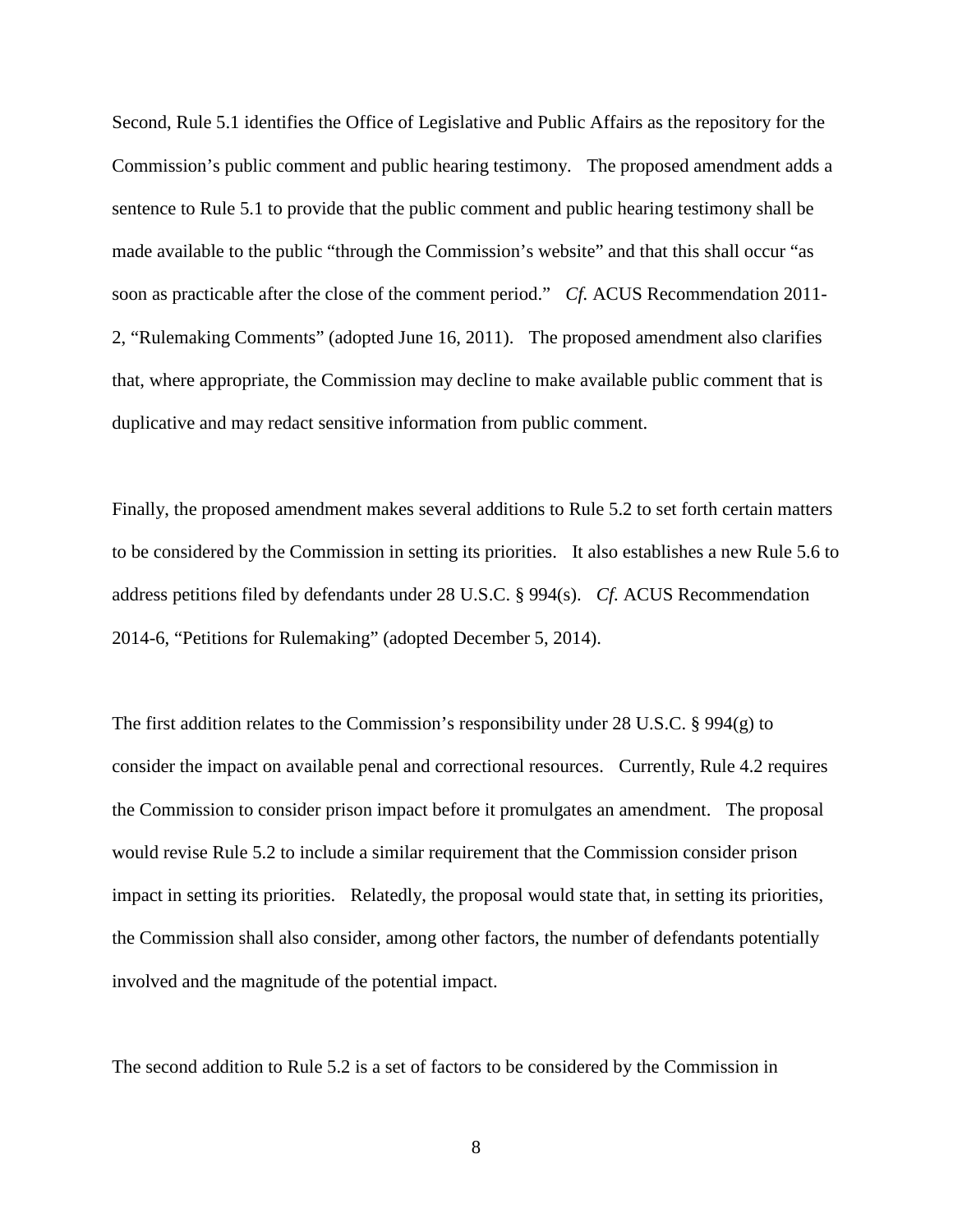determining which, if any, circuit conflicts to resolve. These factors were originally published by the Commission in the Federal Register in August 2000, *see* 65 FR 50034 (August 16, 2000).

The final addition to Rule 5.2 would clarify how written submissions and section 994(s) petitions relate to the priorities. Although the Commission provides a specific period each year for public comment on the priorities, suggestions about priorities have been made at other times of the year. An outside party may submit a suggestion immediately before the comment period on the priorities has opened, or long after it has closed, or during a different comment period (such as the comment period on a proposed amendment). The proposed amendment would provide for these mis-timed submissions to be carried over to the next priorities cycle and considered during that priorities cycle.

Similarly, defendants may submit petitions under section 994(s) at any time of the year. The proposed amendment would provide for section 994(s) petitions to be treated in the same way, *i.e.*, they would be carried over to the next priorities cycle and considered during that priorities cycle. In addition, the proposed amendment would establish a new Rule 5.6 for section 994(s) petitions. The new rule would incorporate section 994(s) into the Rules of Practice and Procedure and provide that the Commission will give due consideration to the petitions when it sets its priorities.

## **E. Input from Outside Parties; Ex Parte Communications**

This part of the proposed amendment provides guidance on the Commission's practices relating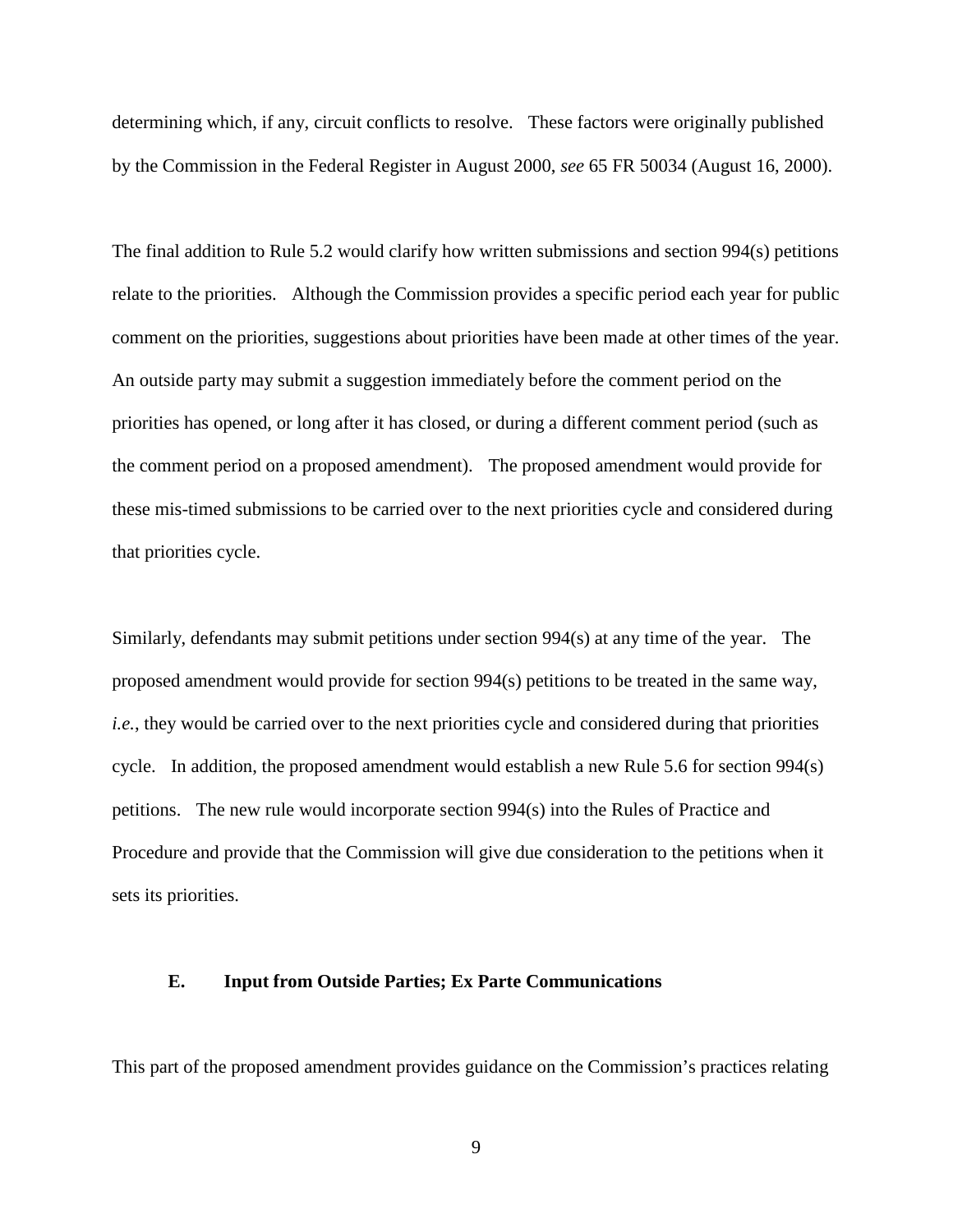to input from outside parties. *Cf.* ACUS Recommendation 2014-4, "'Ex Parte' Communications in Informal Rulemaking" (adopted June 6, 2014); ACUS Recommendation 80-6, "Intragovernmental Communications in Informal Rulemaking Proceedings" (adopted December 12, 1980). The Commission's practice of soliciting input from outside parties is currently contained in a single sentence at the end of Rule 5.4 (which generally relates to the Commission's established advisory groups). It states that "the Commission expects to solicit input, from time to time, from outside groups representing the federal judiciary, prosecutors, defense attorneys, crime victims, and other interested groups."

The proposed amendment moves this principle to a new Rule 5.5 and revises it to clarify that the Commission, individual Commissioners, and Commission staff may consult with such outside groups, and that the consultation may involve any matter affecting the Commission's business.

In addition, the proposed amendment provides specific guidance on ex parte communications on the merits of a proposed amendment, during the pendency of the proposed amendment, from outside parties.

### **F. Use of Social Media Platforms**

This part of the proposed amendment expands Rule 6.3, which relates to the Commission's website and the information available there. Specifically, the proposed amendment would expand Rule 6.3 to also encompass other electronic resources offered by the Commission, including social media platforms (such as Twitter) and electronic distribution mechanisms (such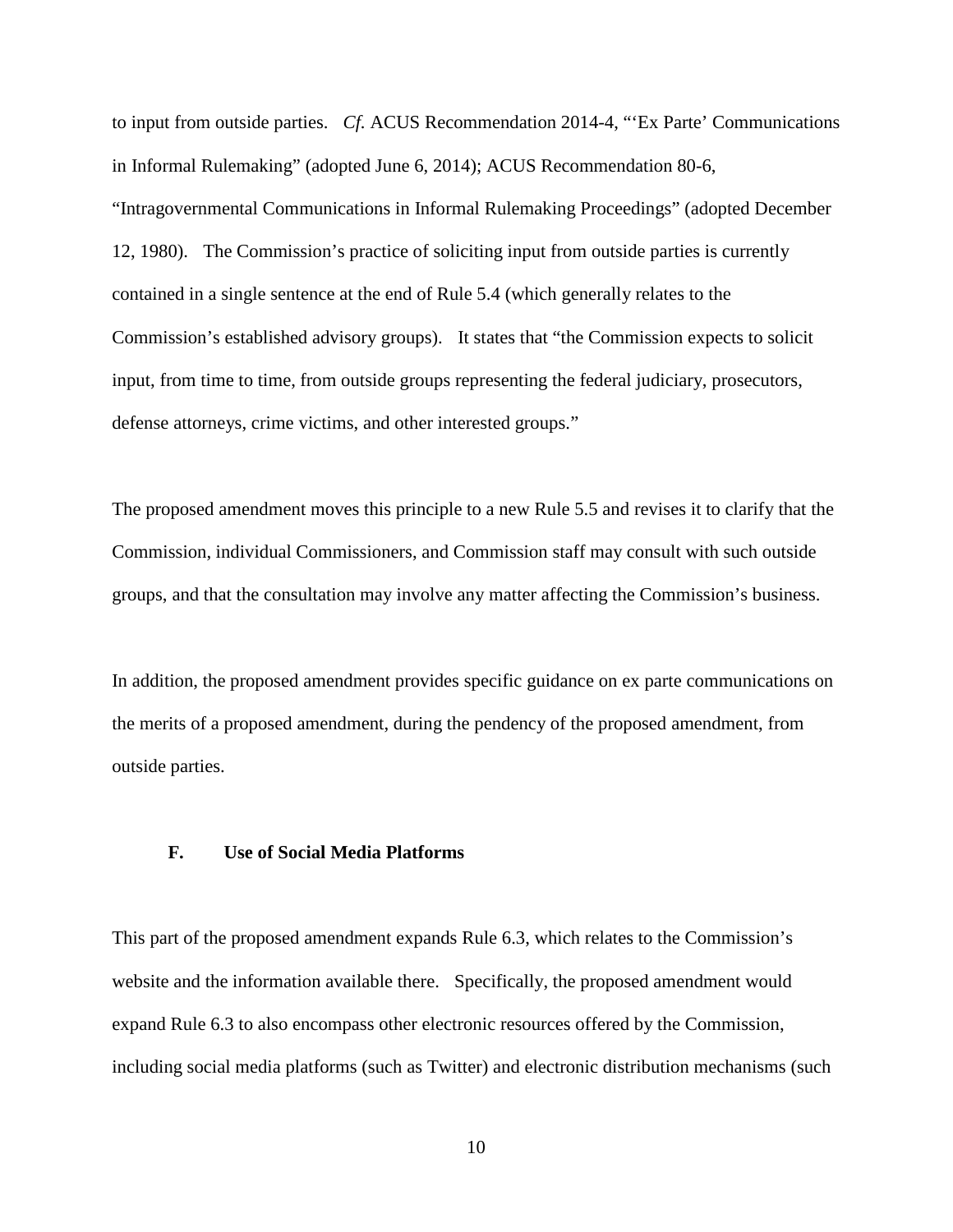as email listservs). It would add to Rule 6.3 a requirement that the Commission "use a variety of electronic means to distribute public meeting notices and provide other information about the Commission," such as social media platforms and electronic distribution mechanisms. *Cf.* ACUS Recommendation 2014-2, "Government in the Sunshine Act" (adopted June 5, 2014) at ¶ 3.

### **G. Clerical Changes**

Finally, the proposed amendment makes certain clerical changes to the Rules. It provides an introductory provision about the Commission, updates the name of the Office of Legislative and Public Affairs, provides relevant statutory citations, and inserts subdivision designations to divide rules into separate parts.

### **Proposed Amendment:**

### **(A) Actions and Meetings**

Rule 2.2 is amended by inserting "(a)" before "Except"; by inserting "(b)" before "Promulgation"; by striking "The decision to instruct staff to prepare a retroactivity impact analysis for a proposed amendment shall require the affirmative vote of at least three members at a public meeting." and inserting the following new paragraphs:

" Approval of a notice of priorities shall require the affirmative vote, at a public meeting,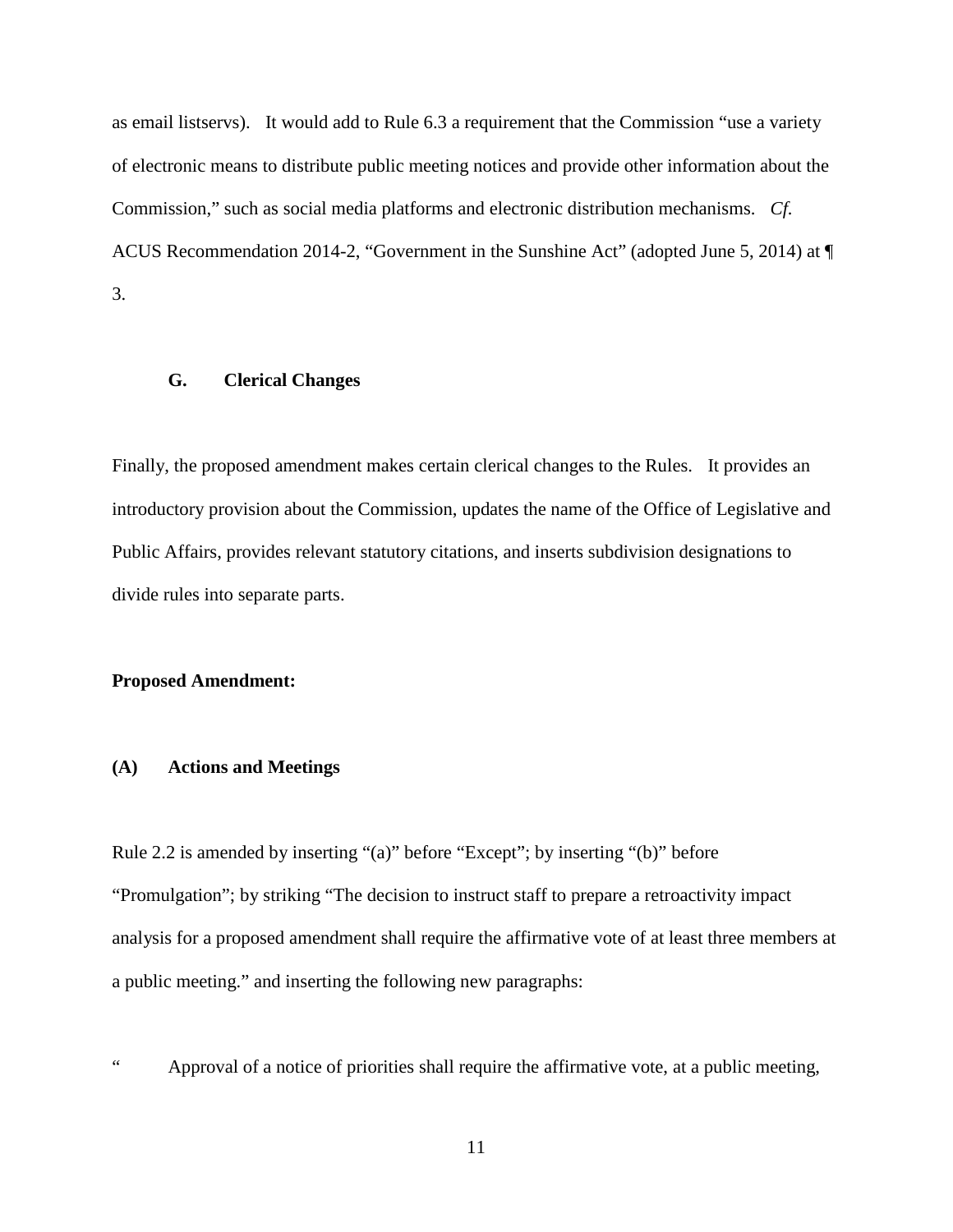of a majority of the members then serving.

Adoption or revision of the minutes of a public meeting shall require the affirmative vote, at a public meeting, of a majority of the members then serving.";

by striking the paragraph that begins "Action on miscellaneous matters" and inserting the following as a new subsection:

" (c) Action on other matters may be taken (1) at a nonpublic meeting; or (2) without a meeting by written or oral communication (*e.g.*, by "notation voting"), and shall be based on the affirmative vote of a majority of the members then serving. Such matters include the approval of budget requests, administrative and personnel issues, decisions on contracts and cooperative agreements, decisions on workshops and training programs, decisions on publishing reports and making recommendations to Congress, decisions to hold hearings and call witnesses, decisions on litigation and administrative proceedings involving the Commission, decisions relating to the formation and membership of advisory groups, the approval pursuant to 28 U.S.C. § 994(w) of a statement of reasons form, notices of proposed priorities, extensions of public comment periods, notices of proposed amendments to these rules, approval of technical and clerical amendments to these rules, and decisions to hold a nonpublic meeting. The Commission is not precluded from acting on such matters at a public meeting.";

and by inserting "(d)" before "A motion to reconsider".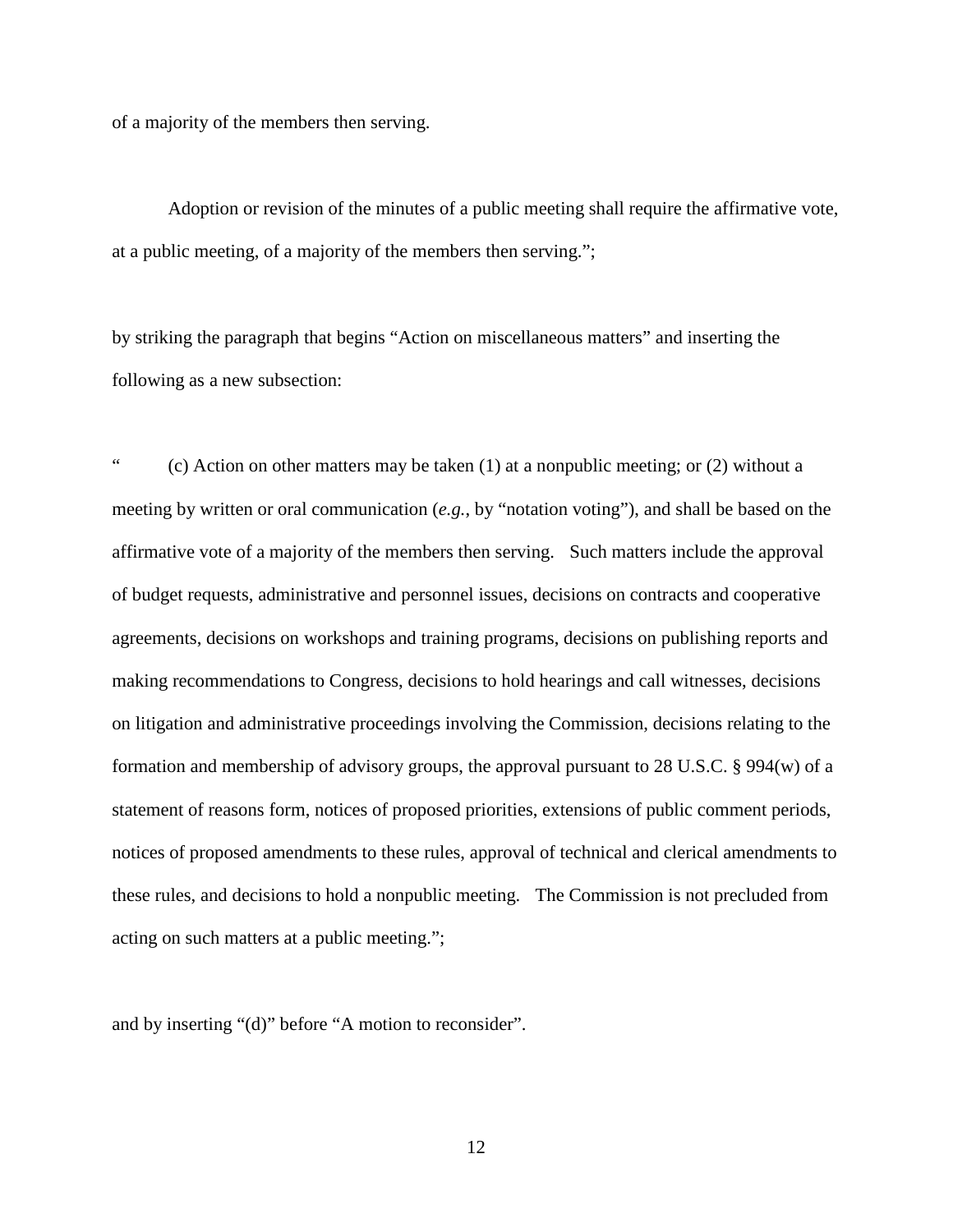Rule 3.3 is amended by striking "The Commission may hold" and all that follows through the period at the end and inserting the following:

The Chair may call nonpublic meetings for purposes of the following:

(1) To take actions on other matters (*see* Rule 2.2(c)).

(2) To receive information from, and participate in discussions with, Commission staff or any person designated by an ex officio Commissioner as support staff for that Commissioner.

(3) To receive information from, and participate in discussions with, (A) members of advisory groups; (B) interested parties within the judicial branch (*e.g.*, federal judges; the Criminal Law Committee; the Federal Public and Community Defenders); or (C) interested parties within the executive or legislative branches.

(4) Upon a decision by a majority of the members then serving, to receive or share information, from or with any other person, that is inappropriate for public disclosure (*e.g.*, classified information; privileged or confidential information; trade secrets; or information the disclosure of which would interfere with law enforcement proceedings, deprive a person of a right to a fair trial, constitute an unwarranted invasion of personal privacy, compromise a confidential source, disclose law enforcement investigative techniques and procedures, endanger the life or safety of judicial or law enforcement personnel, or be likely to significantly frustrate implementation of a proposed agency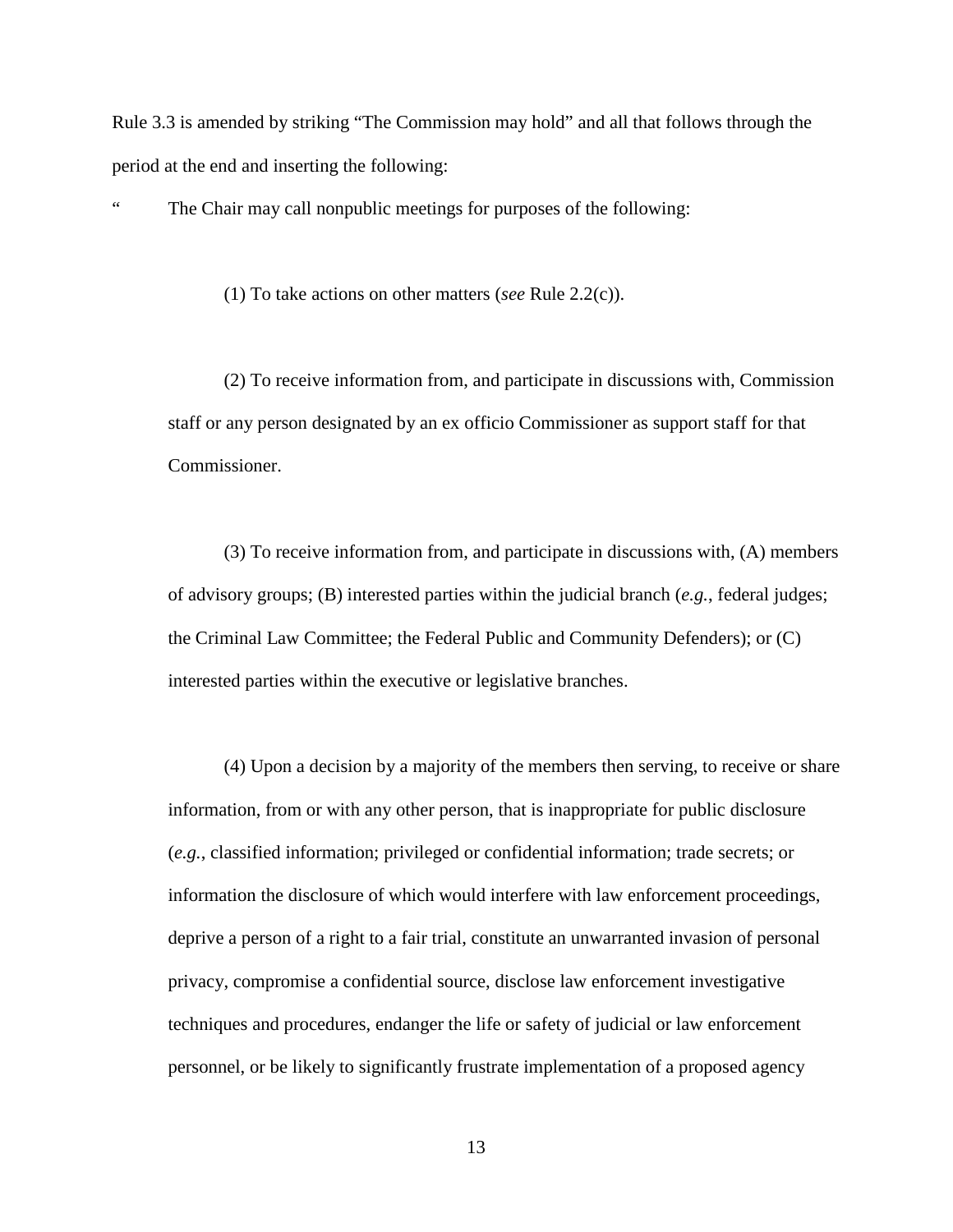action).

(5) Upon a decision by a majority of the members then serving, to receive information from, and participate in discussions with, outside experts, on matters unrelated to the merits of any pending proposed amendment to the guidelines, policy statements, or commentary (*e.g.*, to hold a symposium, convene an expert roundtable, or discuss local practices with a locality's judges and practitioners). At the discretion of the Chair, such a meeting may be held under 'Chatham House Rule.' Subject to the discretion and control of the Chair, one or more persons may be permitted to attend such a meeting as outside observers. Where the number of outside observers is limited, the Chair may give priority to individuals referred to in subdivision (3)."

Rule 6.2 is amended in the heading by striking "Publishing" and inserting "Legislative", and in the text by striking "Publishing" each place the term appears and inserting "Legislative"; by inserting "and" before "(5)"; and by striking "; and (6)" and all that follows through "parties." and inserting a period.

## **(B) Public Meetings and Hearings**

Rule 3.2 is amended by inserting after the first sentence the following: "*See* 28 U.S.C. § 993(a)."; by inserting after "approved" the following: "by the Chair"; by inserting after "public release." the following new sentence: "The notice shall be made available to the public on the Commission's website."; and by inserting after that new sentence the following new paragraph: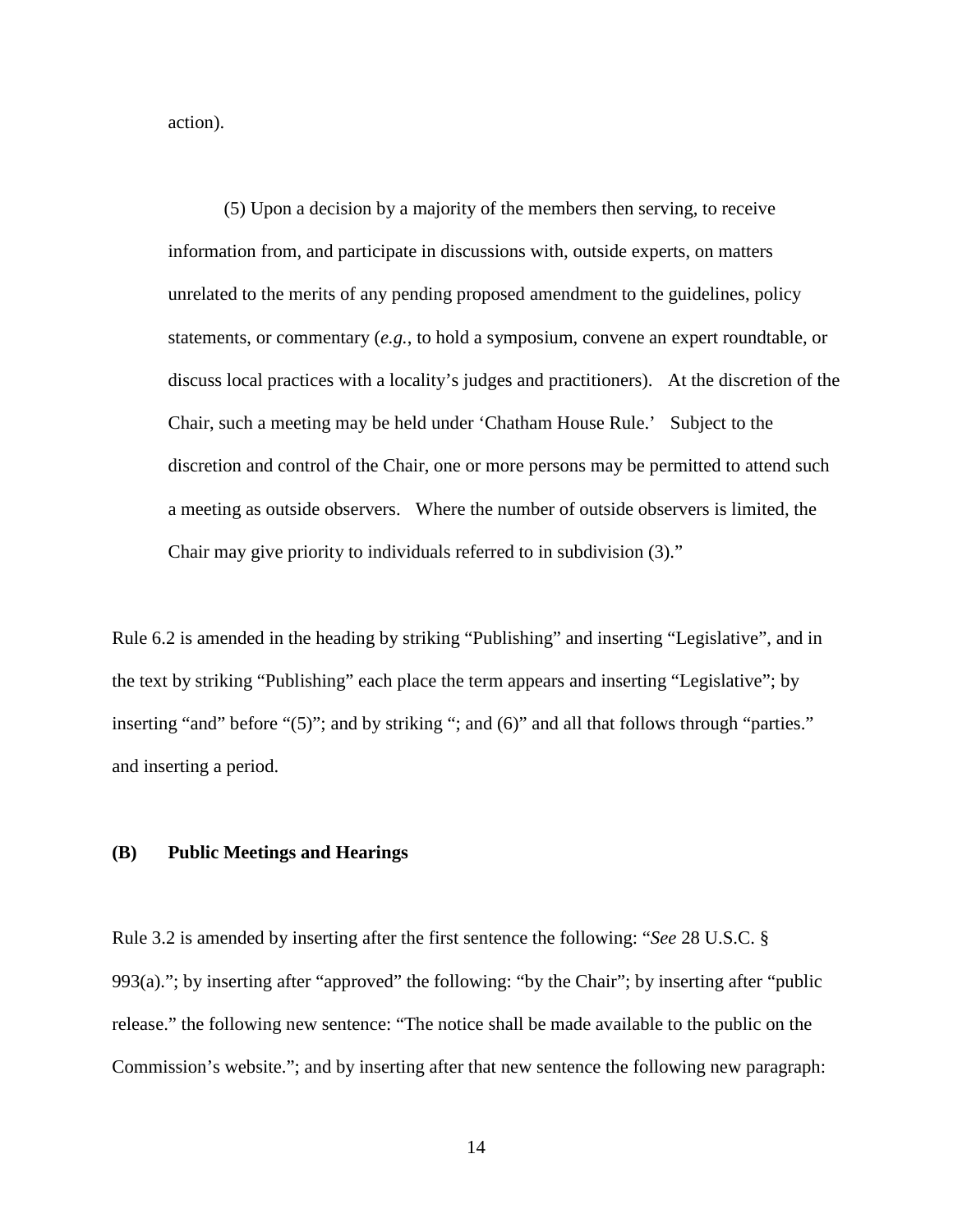" Any related documents approved for public release shall be made available to the public as soon as practicable (*e.g.*, if not in advance of the meeting, then at the start of the meeting or in a timely manner after the meeting), on the Commission's website.".

Rule 3.5 is amended in the heading by striking "Written Record of Meetings and Hearings" and inserting "Live Webcasts and Written Records"; in the text by inserting before the first paragraph the following new paragraph:

" To the extent practicable, and at the discretion and control of the Chair, the Commission shall provide a live webcast or audiocast of its public meetings and public hearings and shall make available a recording of the webcast or audiocast through the Commission's website.";

and by striking "tape record" and inserting "make an audio recording of".

# **(C) Decisions on Retroactivity**

Rule 4.1 is amended by inserting the following heading before the paragraph that begins "Generally," to establish it as a new Rule 4.1A:

"Rule 4.1A – Retroactive Application of Amendments".

Rule 4.1A (as so established) is amended by striking ", it shall decide whether to make" and all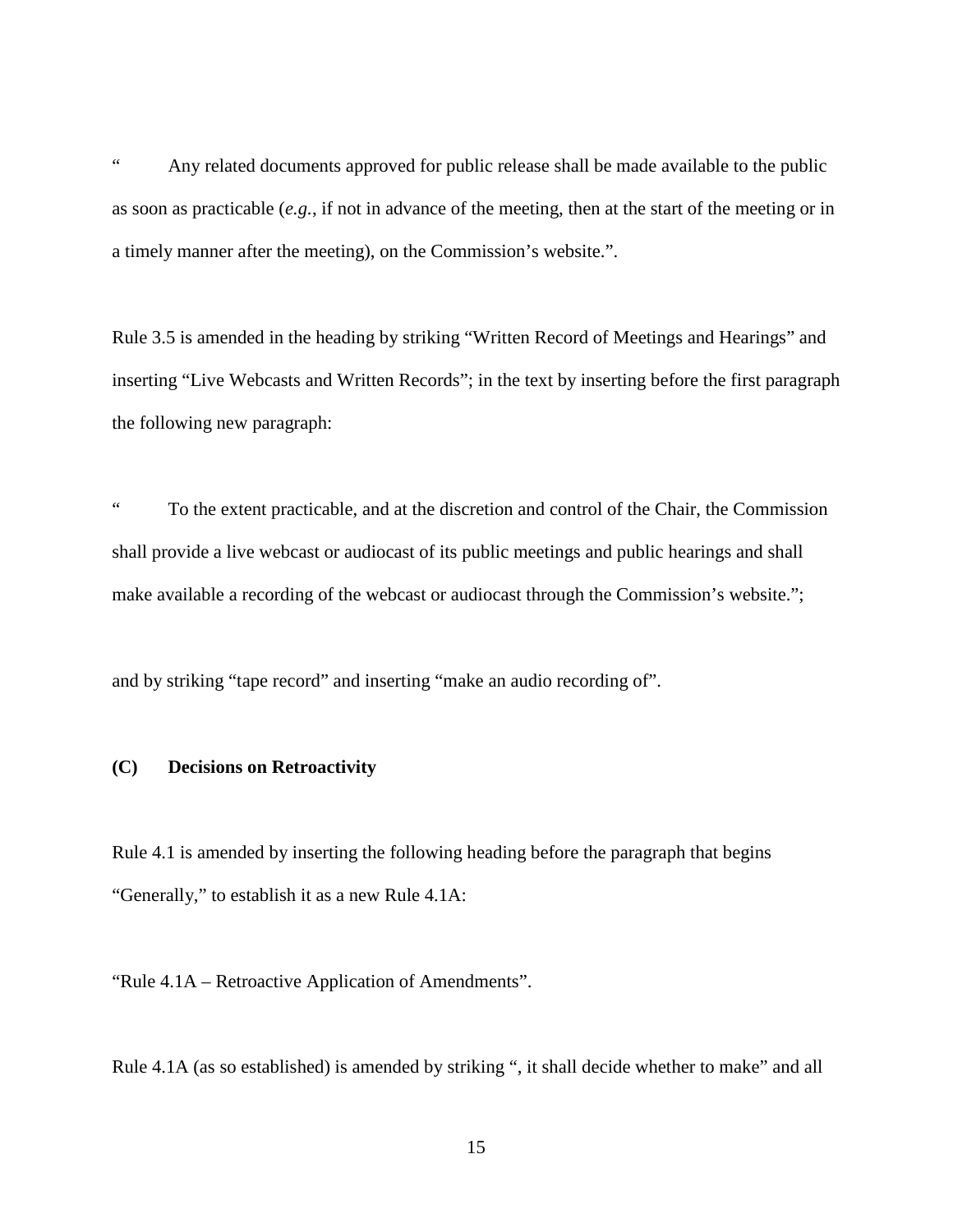that follows through the period at the end and inserting the following: "(*see* 28 U.S.C. § 994(u); 18 U.S.C. § 3582(c)(2)), the Commission shall—

(1) at the public meeting at which it votes to promulgate the amendment, or in a timely manner thereafter, vote to publish a request for comment on whether to make the amendment available for retroactive application;

(2) instruct staff to prepare a retroactivity impact analysis of the amendment, if practicable, and make such an analysis available in a timely manner to Congress and the public;

(3) hold a public hearing on whether to make the amendment available for retroactive application; and

(4) at a public meeting held at least 60 calendar days before the effective date of the amendment, vote on whether to make the amendment available for retroactive application.".

# **(D) Public Comment and Priorities**

Rule 4.3 is amended by adding at the end the following new paragraphs:

" Where appropriate, the Commission may divide a comment period into an original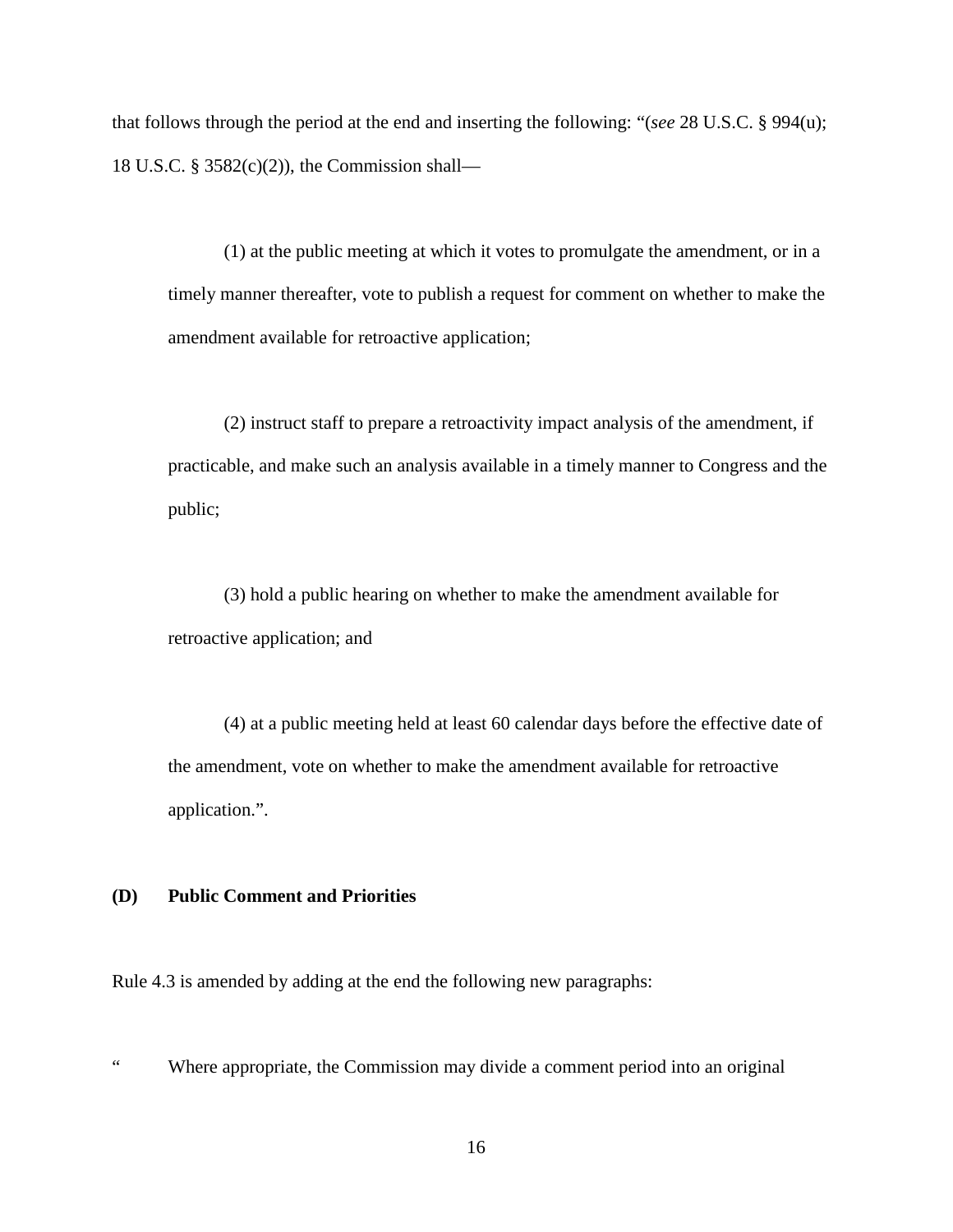comment phase and a reply comment phase. For example, the Commission may divide a comment period of 60 calendar days into an original comment phase of 40 calendar days and a reply comment phase of 20 calendar days. Comments during a reply phase are limited to issues raised in the original comment phase.

Public comment received after the close of the comment period, and reply comment received on issues not raised in the original comment phase, may not be considered.".

Rule 5.1 is amended by striking "Publishing" and inserting "Legislative"; in the paragraph that begins "The Office" by adding at the end of the paragraph the following: "As soon as practicable after the close of the comment period (or the comment phase, as applicable), public comment and public hearing testimony shall be made available to the public through the Commission's website."; by striking "pursuant to a solicitation" and inserting "pursuant to or in anticipation of a request for public comment"; and by adding at the end the following new paragraph:

Where appropriate, the Commission may decline to make available public comment that is duplicative and may redact sensitive information from public comment.".

Rule 5.2 is amended by inserting "(a)" before "The Commission" in the first paragraph; by striking "tentative" both places such term appears and inserting "proposed"; and by adding at the end the following new paragraphs:

" (b) In setting its priorities, the Commission shall consider the impact of the priorities on

17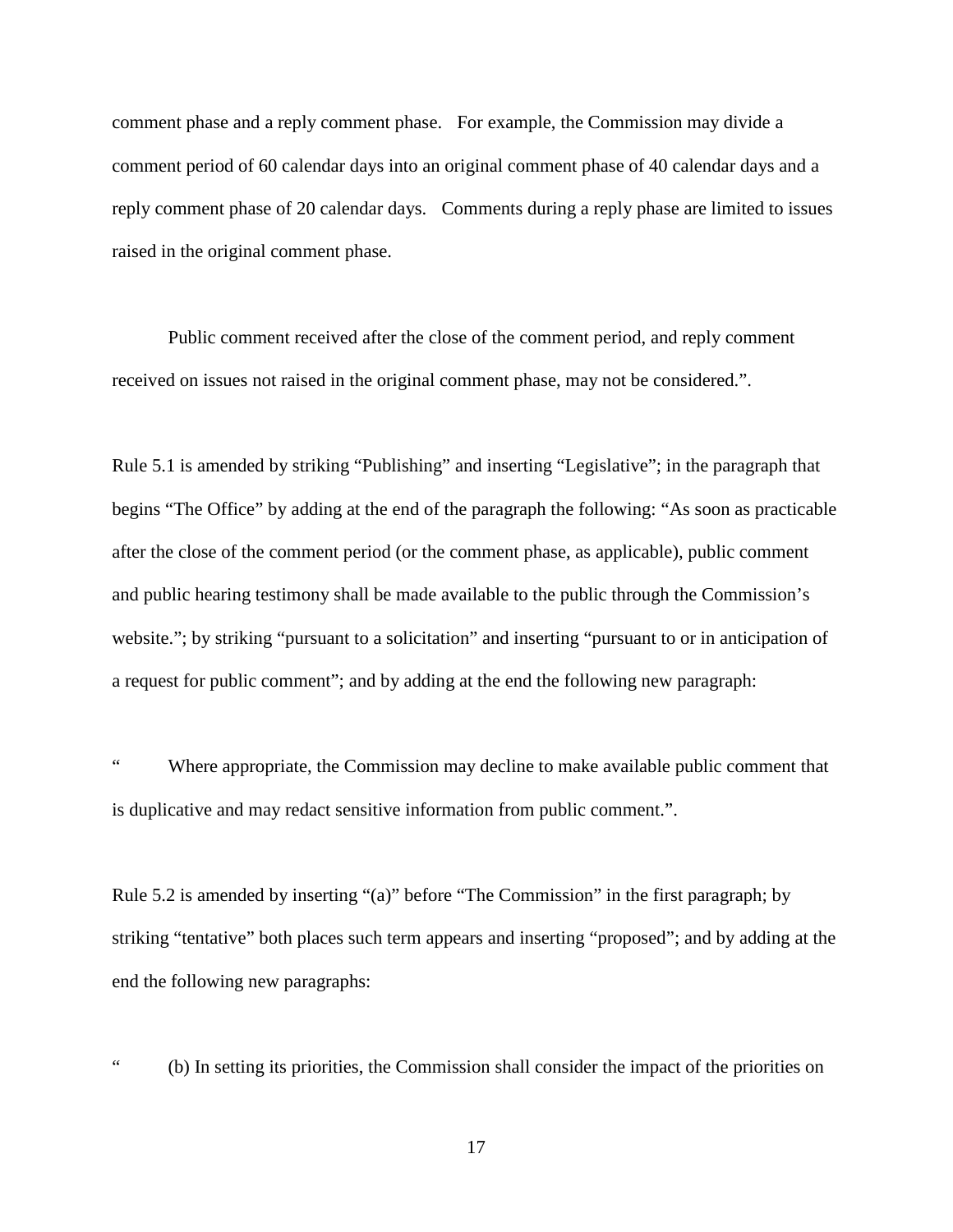available penal and correctional resources, and on other facilities and services. *See* 28 U.S.C. § 994(g). The Commission shall also consider, among other factors, the number of defendants potentially involved and the potential impact.

(c) The Commission's priorities may include resolution of circuit conflicts, pursuant to the Commission's continuing authority and responsibility, under 28 U.S.C. § 991(b)(1)(B) and *Braxton v. United States*, 500 U.S. 344 (1991), to resolve conflicting interpretations of the guidelines by the federal courts. The Commission will consider the following non-exhaustive list of factors in deciding whether a particular guideline circuit conflict warrants resolution by the Commission:

(1) potential defendant impact;

(2) potential impact on sentencing disparity;

(3) number of court decisions involved in the conflict and variation in holdings; and

(4) ease of resolution, both as a discrete issue, and in the context of other agenda matters scheduled for consideration during the available amendment cycle.

(d) There may be circumstances in which the Commission receives — before the comment period on the next year's priorities begins — a written submission from an outside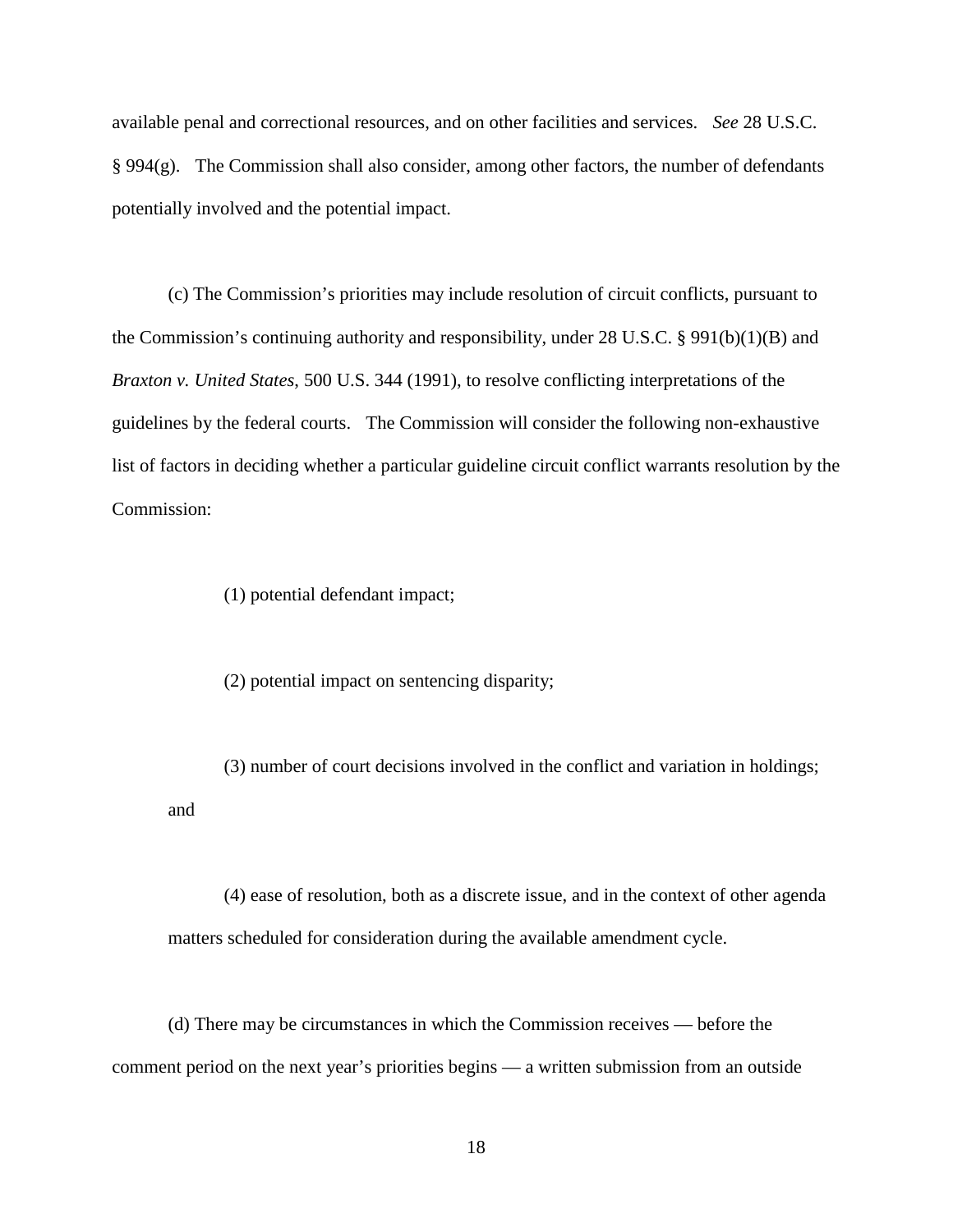party or a petition of a defendant under section 994(s) of title 28, United States Code *(see* Rule 5.6), that raises an issue more appropriately considered for the next year's priorities. In such circumstances, the Commission shall consider that issue when it sets the next year's priorities.".

Part V is amended by adding at the end the following new Rule 5.6:

"Rule 5.6 – Petitions Filed By Defendants Under Section 994(s)

Pursuant to section 994(s) of title 28, United States Code, a defendant may file a petition with the Commission requesting a modification of the guidelines used in sentencing that defendant. To be covered by section 994(s), the petition must be on the basis of changed circumstances unrelated to the defendant, including changes in (1) the community view of the gravity of the offense; (2) the public concern generated by the offense; and (3) the deterrent effect particular sentences may have on the commission of the offense by others. *See* 28 U.S.C.  $§ 994(s).$ 

The Commission shall give due consideration to petitions covered by section 994(s) when it sets its priorities under Rule 5.2.".

#### **(E) Input from Outside Parties; "Ex Parte" Communications**

Rule 5.4 is amended by striking the paragraph that begins "In addition,".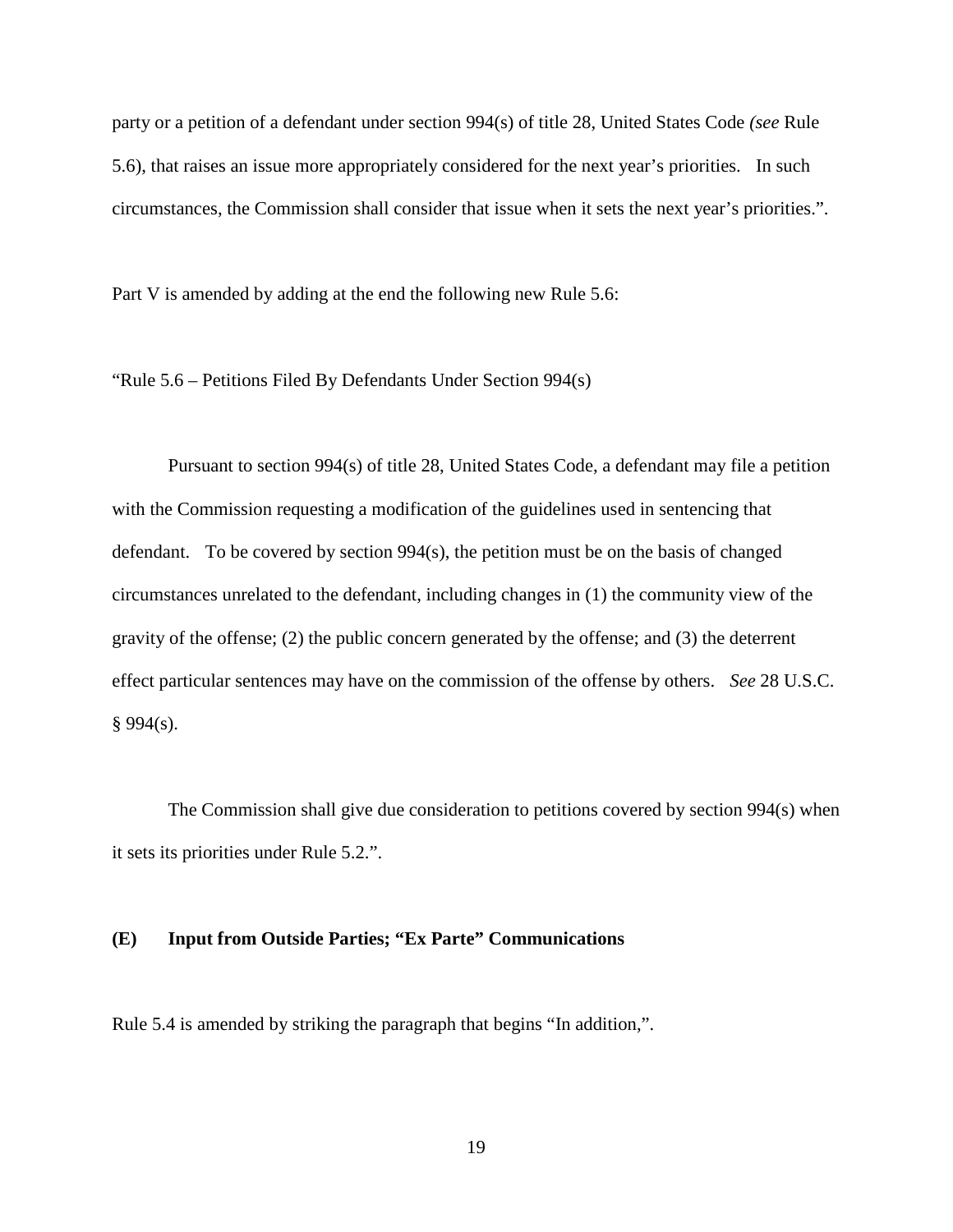Part V is amended by inserting after Rule 5.4 the following new Rule 5.5:

"Rule 5.5 – Outside Consultations and Ex Parte Communications

(a) From time to time, the Commission, individual Commissioners, and Commission staff may consult with outside parties representing judges, prosecutors, defense attorneys, crime victims, and other interested parties. The consultation may involve any matter affecting the Commission's business, including matters relating to the Commission's priorities.

(b) However, during the pendency of a proposed amendment:

(1) The Commission does not intend to solicit ex parte communications (*i.e.*, communications outside the public comment process) on the merits of the proposed amendment from outside parties, except where it can be done in an equitable manner.

(2) Outside parties should not make unsolicited ex parte communications on the merits of the proposed amendment to an individual Commissioner or to the Commissioners collectively.

(3) If any communication covered by subdivision (2) is received by an individual Commissioner or the Commissioners collectively, [and the communication involves significant information or argument on the merits,] the communication shall be treated as public comment and disclosed accordingly. If it is an oral communication, a summary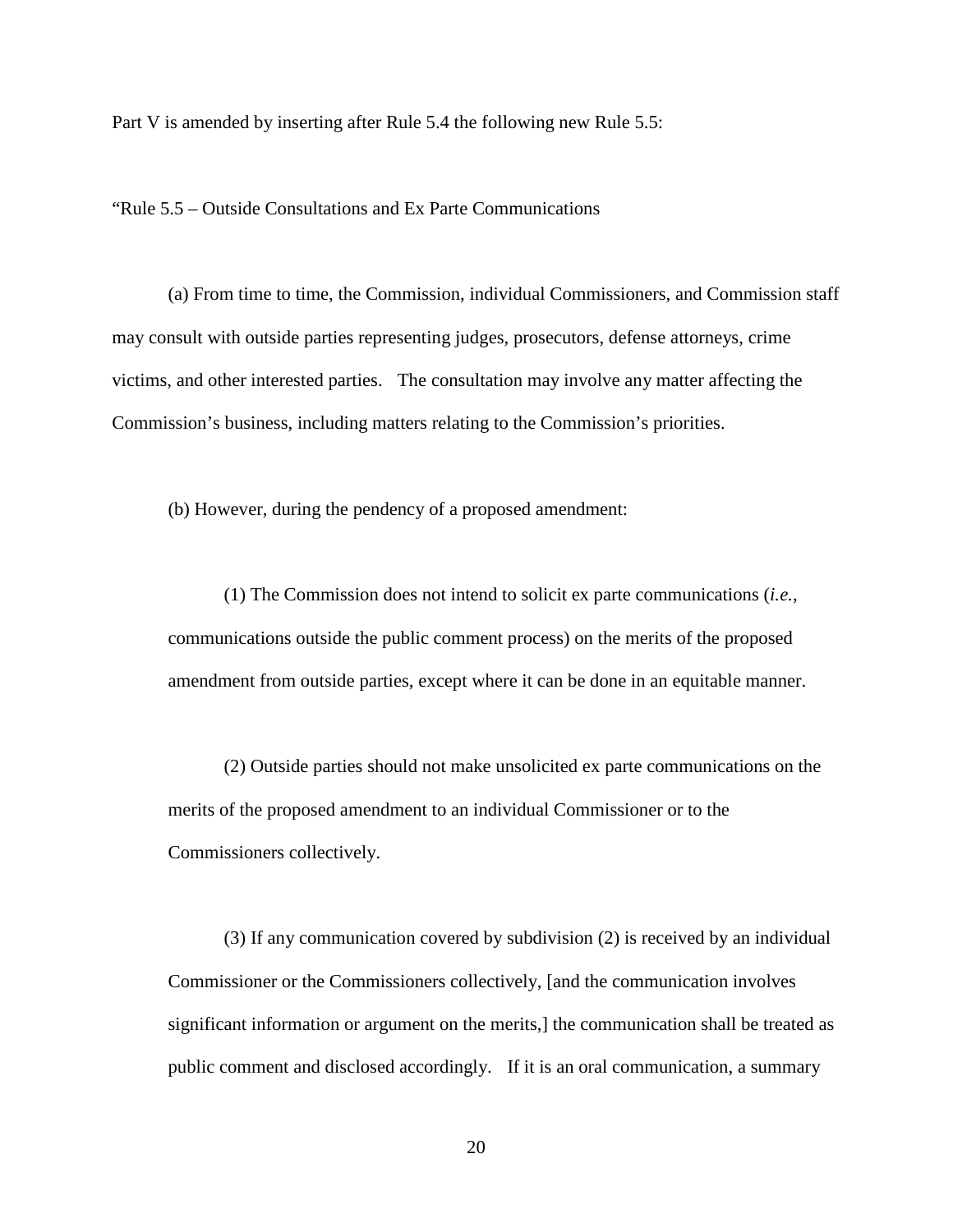of the communication shall be treated as public comment and disclosed accordingly.

 $[(c)$  Subsection (b) does not apply to communications with—

(1) an ex officio Commissioner or any person designated by an ex officio Commissioner as support staff for that Commissioner;

(2) Members of Congress, congressional staff, and legislative branch agencies;

(3) the Executive Office of the President; and

(4) Justices of the Supreme Court, federal judges, and the leadership staff of the Judicial Conference of the United States or its committees.]".

# **(F) Use of Social Media Platforms**

Rule 6.3 is amended in the heading by inserting after "Internet Site" the following: "and Other Electronic Resources"; in the text by striking "web site" both places such term appears and inserting "website"; and by adding at the end the following new paragraph:

" To the extent practicable, the Commission shall use a variety of electronic means to distribute public meeting notices and provide other information about the Commission. For example, the Office of Legislative and Public Affairs shall, where practicable and appropriate,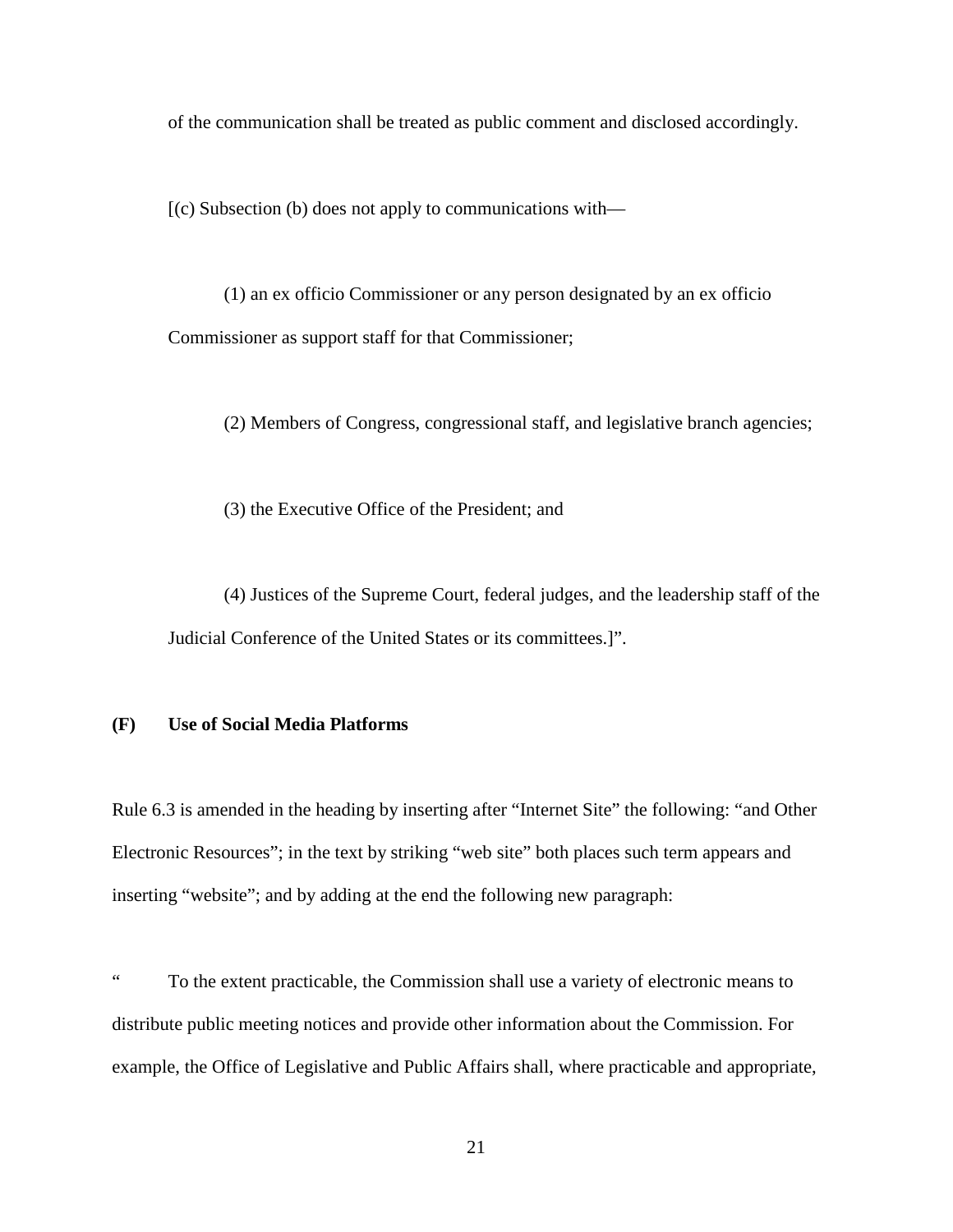use social media platforms (such as Twitter) and electronic distribution mechanisms (such as an email listserv). Information about these platforms and mechanisms shall be posted to the Commission's website.".

(G) Clerical Changes

The Rules of Practice and Procedure are amended by inserting before Part I the following undesignated section:

"About the Commission

The United States Sentencing Commission is an independent agency in the judicial branch of government. Its principal purposes are:

(1) to establish sentencing policies and practices for the federal courts, including guidelines to be consulted regarding the appropriate form and severity of punishment for offenders convicted of federal crimes;

(2) to advise and assist Congress and the executive branch in the development of effective and efficient crime policy; and

(3) to collect, analyze, research, and distribute a broad array of information on federal crime and sentencing issues, serving as an information resource for Congress, the executive branch, the courts, criminal justice practitioners, the academic community, and